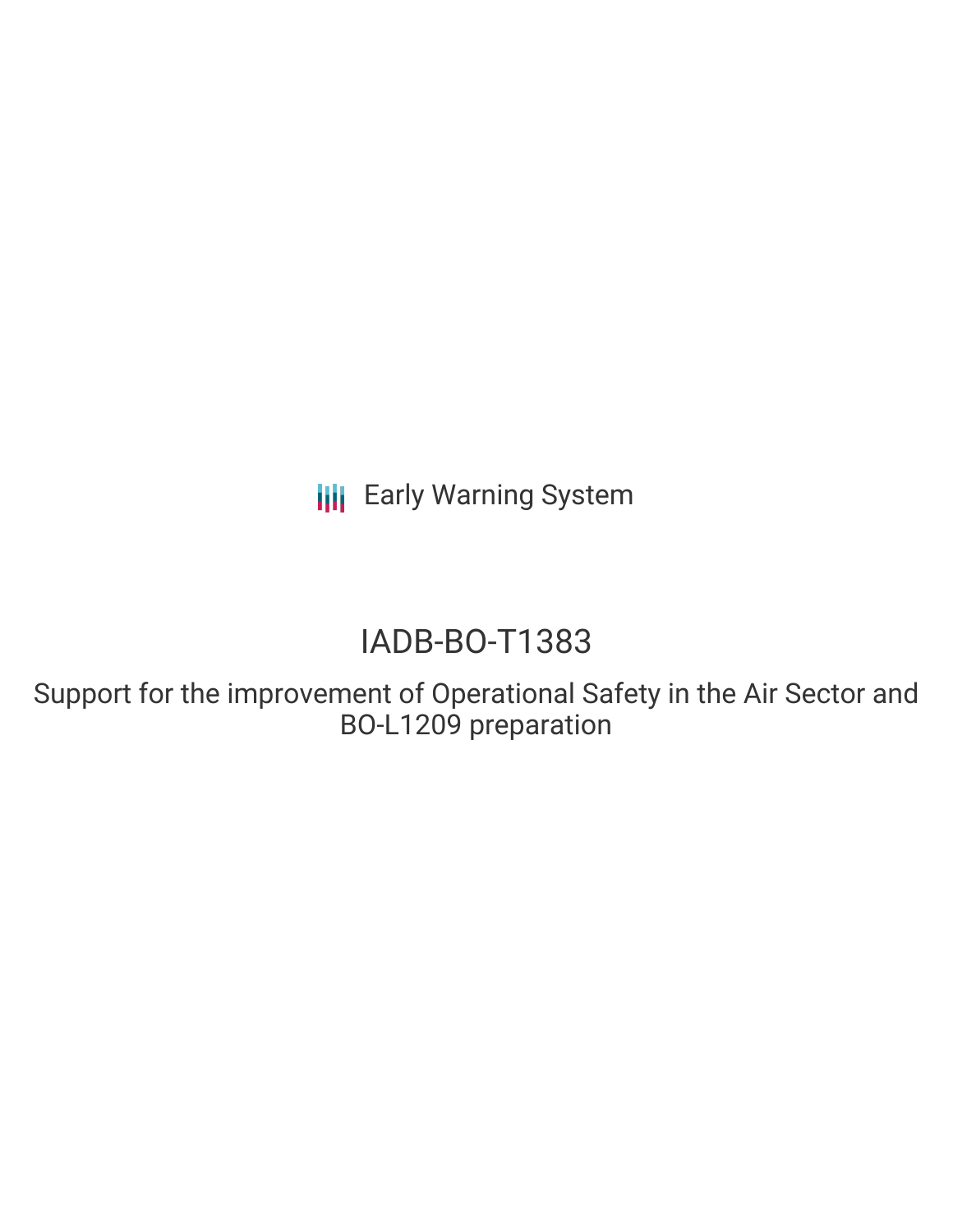

## **Quick Facts**

| <b>Countries</b>               | Bolivia                                 |
|--------------------------------|-----------------------------------------|
| <b>Financial Institutions</b>  | Inter-American Development Bank (IADB)  |
| <b>Status</b>                  | Approved                                |
| <b>Bank Risk Rating</b>        | U                                       |
| <b>Borrower</b>                | <b>Plurinational State of Bolivia</b>   |
| <b>Sectors</b>                 | <b>Technical Cooperation, Transport</b> |
| <b>Investment Type(s)</b>      | <b>Advisory Services</b>                |
| <b>Investment Amount (USD)</b> | $$0.30$ million                         |
| <b>Grant Amount (USD)</b>      | $$0.30$ million                         |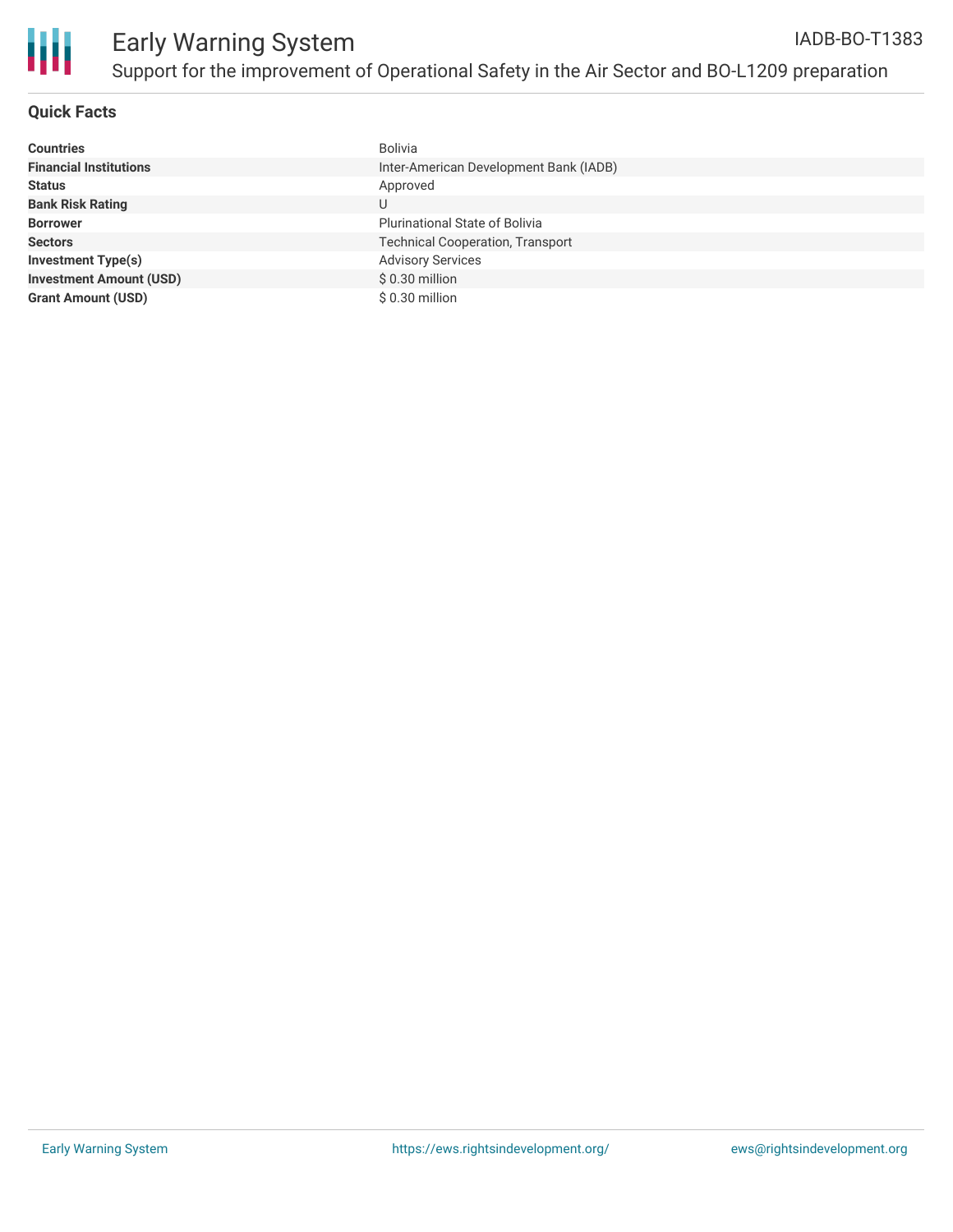

## **Project Description**

The main objective of technical cooperation (TC) is to establish a guide of recommendations and good practices in the field of operational safety applicable to the civil aeronautical sector of Bolivia and support for the preparation of the BO-L1209. The TC seeks to strengthen state surveillance for the improvement of operational safety in the following areas: i) Good practices in continuous surveillance of operational safety, ii) early identification of risks and threats to operational safety and effective resolution, iii) updating and continuous training of aeronautical personnel for the identification of risks to operational safety, iv) cybersecurity and it risks, v) capacity assessment for the identification of safety risks, vi) Gender diagnosis and a proposal for an institutional policy for gender equality. The TC also contemplates a program of exchange of experiences of successful cases in the region, as well as the realization of technical evaluations in the field and drills for the evaluation of operational safety in Bolivian airfields and airports.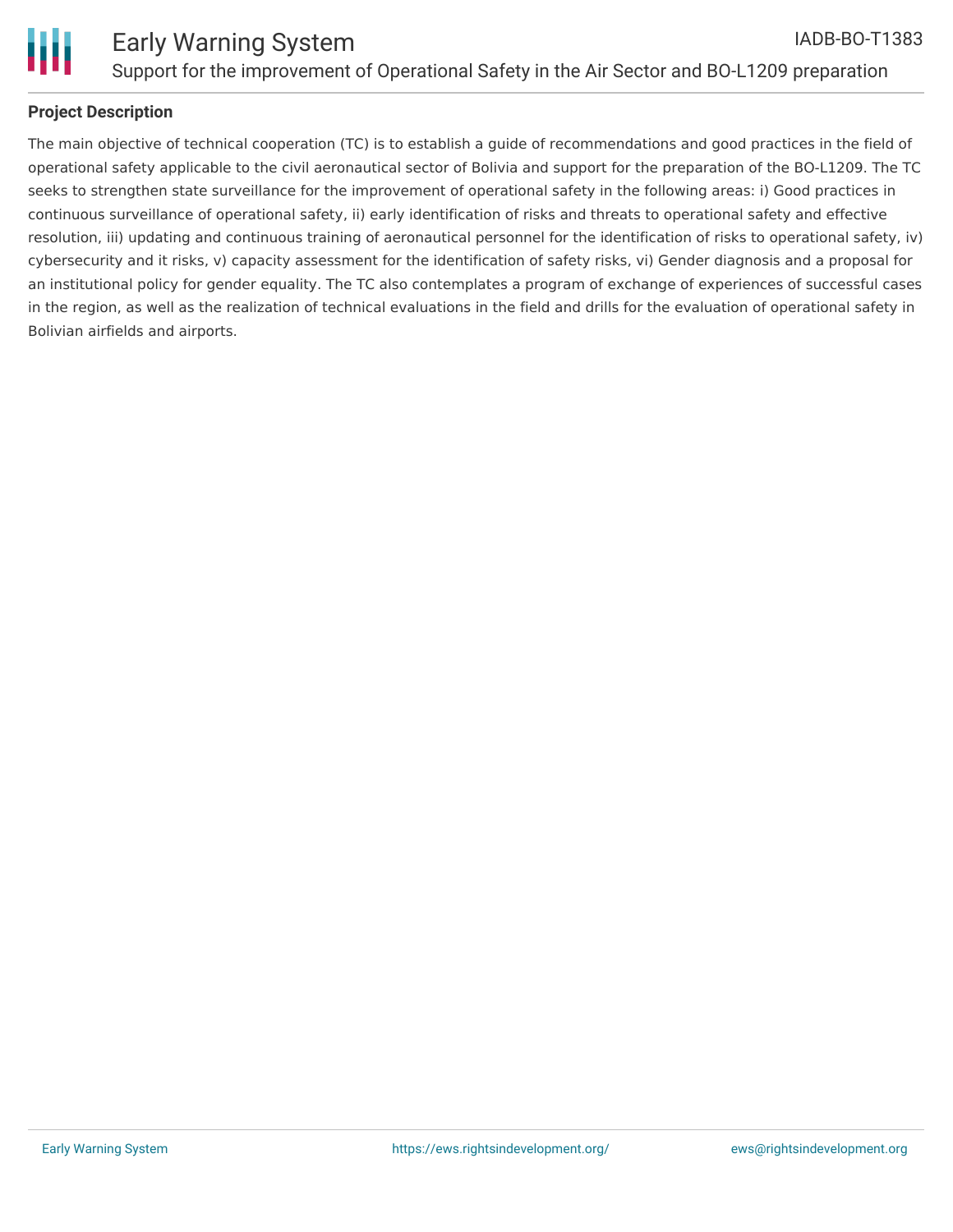

#### **Investment Description**

• Inter-American Development Bank (IADB)